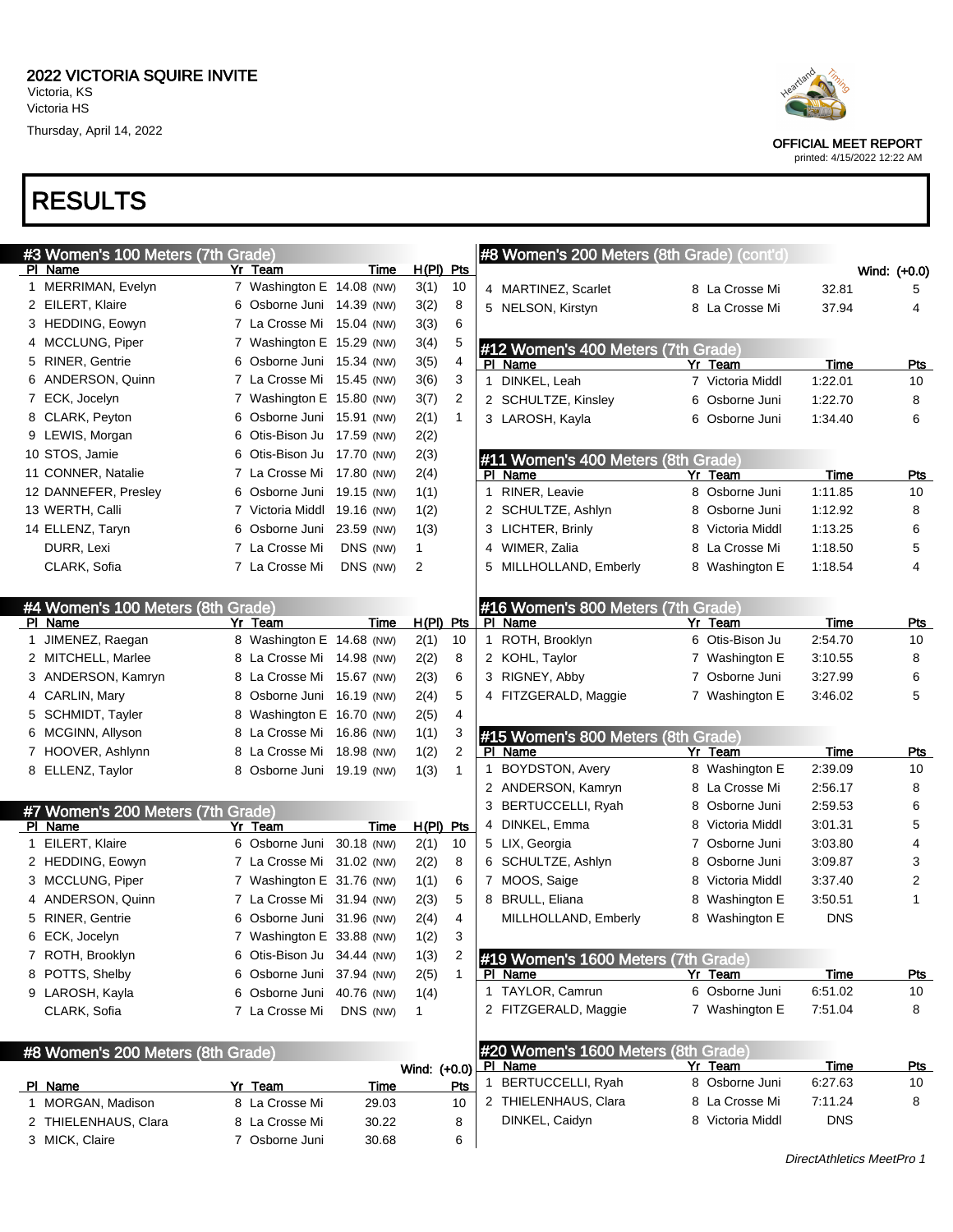Thursday, April 14, 2022



OFFICIAL MEET REPORT

printed: 4/15/2022 12:22 AM

#### RESULTS

| #23 Women's 3200 Meters (7th Grade)    |                  |             |                     |              | #34 Women's 4 x 100m Relay (7th Grade) (cont'd    |                                                |                 |            |
|----------------------------------------|------------------|-------------|---------------------|--------------|---------------------------------------------------|------------------------------------------------|-----------------|------------|
| PI Name                                | Yr Team          | Time        | Pts                 |              | PI Team                                           |                                                | Time            | Pts        |
| 1 RIGNEY, Abby                         | 7 Osborne Juni   | 15:42.87    | 10                  |              | 3 Victoria Middle School (A)                      |                                                | 1:05.43         | 6          |
|                                        |                  |             |                     |              | 4 Osborne Junior High (A)                         |                                                | 1:17.88         | 5          |
| #22 Women's 3200 Meters (8th Grade)    |                  |             |                     |              |                                                   |                                                |                 |            |
| PI Name                                | Yr Team          | <b>Time</b> | <b>Pts</b>          |              | #35 Women's 4 x 100m Relay (8th Grade)            |                                                |                 |            |
| 1 BOYDSTON, Avery                      | 8 Washington E   | 12:29.67    | 10                  |              | PI Team                                           |                                                | Time            | Pts        |
| 2 LIX, Georgia                         | 7 Osborne Juni   | 13:50.14    | 8                   |              | 1 Washington Ellis Middle School (A)              |                                                | 58.10           | 10         |
| 3 MOOS, Saige                          | 8 Victoria Middl | 17:17.52    | 6                   |              | 2 La Crosse Middle School (A)                     |                                                | 58.22           | 8          |
|                                        |                  |             |                     |              | 3 Victoria Middle School (A)                      |                                                | 1:03.21         | 6          |
| #27 Women's 100m Hurdles (7th Grade)   |                  |             |                     |              | 4 Osborne Junior High (A)                         |                                                | 1:06.23         | 5          |
|                                        |                  |             | Wind: (+0.0)        |              |                                                   |                                                |                 |            |
| PI Name                                | Yr Team          | Time        | <u>Pts</u>          |              | #38 Women's 4 x 200m Relay (7th Grade)            |                                                |                 |            |
| RINER, Gentrie                         | 6 Osborne Juni   | 19.42       | 10                  |              | PI Team                                           |                                                | Time            | Pts        |
| 2 EILERT, Klaire                       | 6 Osborne Juni   | 19.44       | 8                   |              | Washington Ellis Middle School (A)                |                                                | 2:18.56         | 10         |
| 3 HEDDING, Eowyn                       | 7 La Crosse Mi   | 20.03       | 6                   |              | 2 Osborne Junior High (A)                         |                                                | 2:30.63         | 8          |
| 4 MERRIMAN, Evelyn                     | 7 Washington E   | 20.60       | 5                   |              |                                                   |                                                |                 |            |
| 5 NOWLIN, Piper                        | 7 Victoria Middl | 21.39       | 4                   |              | #39 Women's 4 x 200m Relay (8th Grade)<br>PI Team |                                                |                 | Pts        |
|                                        |                  |             |                     | 1            | Washington Ellis Middle School (A)                |                                                | Time<br>2:08.23 | 10         |
| #26 Women's 100m Hurdles (8th Grade)   |                  |             |                     |              | 2 Osborne Junior High (A)                         |                                                | 2:12.57         | 8          |
| PI Name                                | Yr Team          | Time        | Wind: (+0.0)<br>Pts |              | 3 La Crosse Middle School (A)                     |                                                | 2:14.78         | 6          |
| 1 SCHULTZE, Ashlyn                     | 8 Osborne Juni   | 20.02       | 10                  |              | 4 Victoria Middle School (A)                      |                                                | 2:20.51         | 5          |
| 2 LUTTERS, Tianna                      | 8 Osborne Juni   | 21.11       | 8                   |              |                                                   |                                                |                 |            |
| 3 MOOS, Saige                          | 8 Victoria Middl | 22.01       | 6                   |              | #42 Women's 800m SMR (7th Grade)                  |                                                |                 |            |
| 4 YOUNGER, Myah                        | 8 Victoria Middl | 22.12       | 5                   |              | PI Team                                           |                                                | Time            | Pts        |
| 5 SCHMIDT, Tayler                      | 8 Washington E   | 22.40       | 4                   | $\mathbf{1}$ | Victoria Middle School (A)                        |                                                | 2:22.43         | 10         |
|                                        |                  |             |                     |              | 2 Osborne Junior High (A)                         |                                                | 2:24.14         | 8          |
| #30 Women's 200m Hurdles (7th Grade)   |                  |             |                     |              |                                                   |                                                |                 |            |
|                                        |                  |             | Wind: (+0.0)        |              | #43 Women's 800m SMR (8th Grade)                  |                                                |                 |            |
| PI Name                                | Yr Team          | Time        | Pts                 |              | PI Team                                           |                                                | Time            | Pts        |
| 1 CLARK, Peyton                        | 6 Osborne Juni   | 36.47       | 10                  |              | 1 Victoria Middle School (A)                      |                                                | 2:16.82         | 10         |
| 2 KUHN, Kaylee                         | 7 Victoria Middl | 36.74       | 8                   |              | 2 La Crosse Middle School (A)                     |                                                | 2:17.86         | 8          |
| 3 TAYLOR, Camrun                       | 6 Osborne Juni   | 37.13       | 6                   |              | 3 Osborne Junior High (A)                         |                                                | 2:24.65         | 6          |
| 4 NOWLIN, Piper                        | 7 Victoria Middl | 39.38       | 5                   |              | 4 Washington Ellis Middle School (A)              |                                                | 2:35.61         | 5          |
|                                        |                  |             |                     |              |                                                   |                                                |                 |            |
| #31 Women's 200m Hurdles (8th Grade)   |                  |             |                     |              | #46 Women's High Jump (7th Grade)                 |                                                |                 |            |
|                                        |                  |             |                     |              | Wind: (+0.0) PI Name                              | Yr Team                                        | Mark            | Pts        |
| PI Name                                | Yr Team          | Time        | Pts                 |              | 1 SHAW, Jayde                                     | 7 La Crosse Mi 3' 4"                           |                 | 10         |
| 1 MICK, Claire                         | 7 Osborne Juni   | 34.68       | 10                  |              | LAUBER, Reagan                                    | 6 Osborne Juni NH                              |                 |            |
| 2 LUTTERS, Tianna                      | 8 Osborne Juni   | 35.28       | 8                   |              | SCHULTZE, Kinsley                                 | 6 Osborne Juni NH                              |                 |            |
| 3 YOUNGER, Myah                        | 8 Victoria Middl | 35.44       | 6                   |              |                                                   |                                                |                 |            |
| 4 KENDIG, Annie                        | 8 Osborne Juni   | 39.24       | 5                   |              | #47 Women's High Jump (8th Grade)                 |                                                |                 |            |
| 5 MOOS, Saige                          | 8 Victoria Middl | 42.55       | 4                   |              | <b>PI</b> Name                                    | Yr Team                                        | <b>Mark</b>     | <u>Pts</u> |
|                                        |                  |             |                     |              | 1 MCGAUGHEY, Lillian                              | 8 La Crosse Mi 4' 8"<br>8 Victoria Middl 4' 8" |                 | 10         |
| #34 Women's 4 x 100m Relay (7th Grade) |                  |             |                     |              | 2 DINKEL, Emma<br>3 SCHULTZE, Ashlyn              | 8 Osborne Juni 4' 6"                           |                 | 8          |
| PI Team                                |                  | <u>Time</u> | Pts                 |              |                                                   | 8 Victoria Middl 4' 6"                         |                 | 6<br>5     |
| 1 Washington Ellis Middle School (A)   |                  | 59.69       | 10                  |              | 4 YOUNGER, Myah<br>REED, Leah                     | 8 Washington ENH                               |                 |            |
| 2 La Crosse Middle School (A)          |                  | 1:05.24     | 8                   |              |                                                   |                                                |                 |            |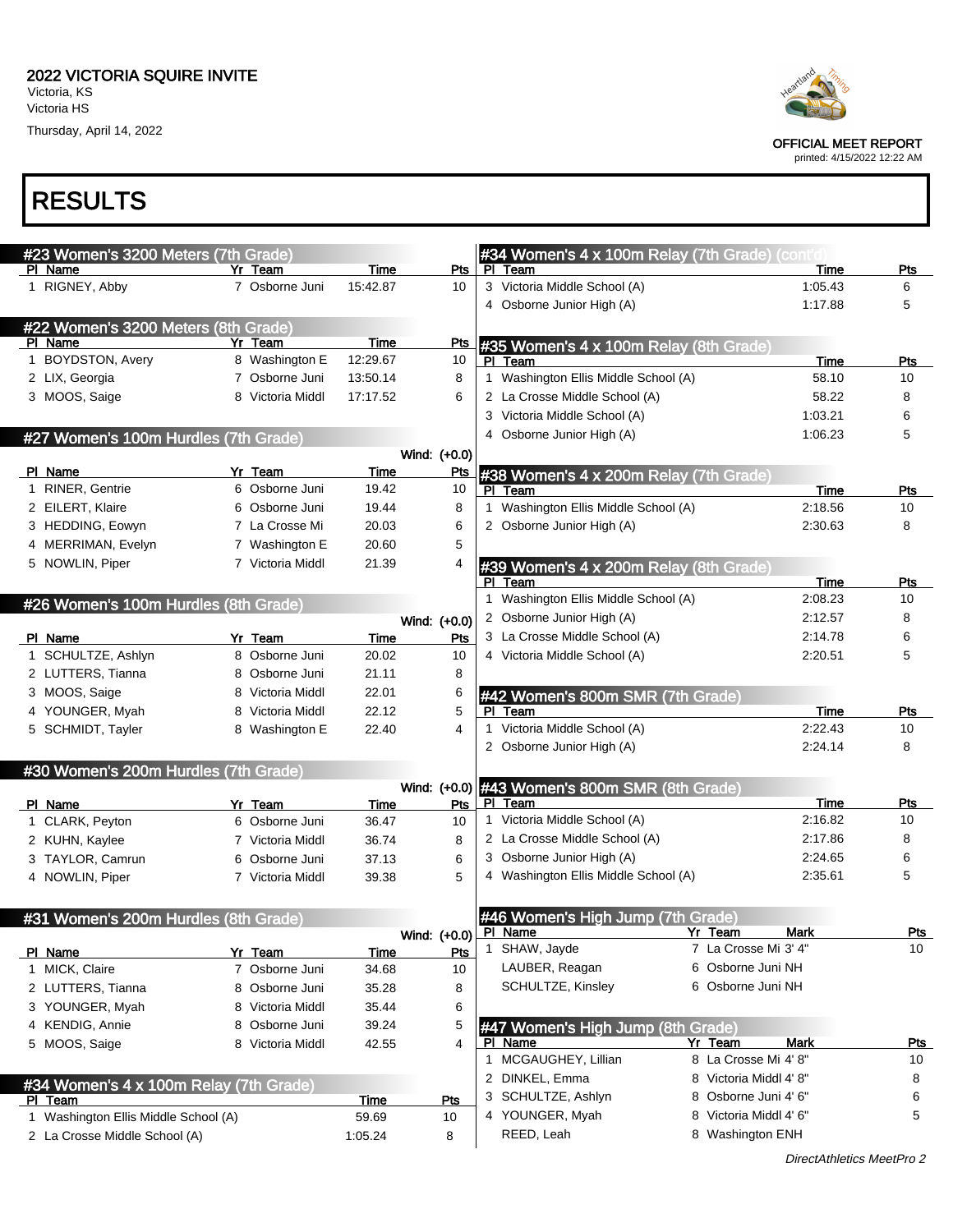

| #51 Women's Long Jump (7th Grade)              |                                                         |             |                  | #55 Women's Triple Jump (8th Grade) (cont'd) |   |                                      |            |
|------------------------------------------------|---------------------------------------------------------|-------------|------------------|----------------------------------------------|---|--------------------------------------|------------|
| PI Name                                        | Yr Team                                                 | <b>Mark</b> | Pts              | PI Name                                      |   | <b>Mark</b><br>Yr Team               | Pts        |
| 1 EILERT, Klaire                               | 6 Osborne Juni 14' 4 <sup>1</sup> / <sub>2</sub> (NW)   |             | 10               | 9 KROEGER, Ashlyn                            |   | 8 Washington E21' 7" (NW)            |            |
| 2 HEDDING, Eowyn                               | 7 La Crosse Mi 13' 8 $\frac{1}{2}$ (NW)                 |             | 8                | 10 HOOVER, Ashlynn                           |   | 8 La Crosse Mi 20' 4" (NW)           |            |
| 3 CLARK, Peyton                                | 6 Osborne Juni 11' 11" (NW)                             |             | 6                |                                              |   |                                      |            |
| 4 DINKEL, Leah                                 | 7 Victoria Middl 11' 1" (NW)                            |             | 5                | #58 Women's Shot Put (7th Grade)             |   |                                      |            |
| 5 ANDERSON, Quinn                              | 7 La Crosse Mi 11' 0 <sup>1</sup> /2 (NW)               |             | 4<br>PI.         | Name                                         |   | <b>Mark</b><br>Yr Team               | <b>Pts</b> |
| 6 SHAW, Jayde                                  | 7 La Crosse Mi 11' 0" (NW)                              |             | 3                | 1 STOFFEL, Ellie                             |   | 7 Victoria Middl 26' 41/2            | 10         |
| 7 WASHBURN, Ashtyn                             | 7 Victoria Middl 10' 4" (NW)                            |             | 2                | 2 KOHL, Taylor                               |   | 7 Washington E21' 8"                 | 8          |
| 8 ROTH, Brooklyn                               | 6 Otis-Bison Ju 9' 11" (NW)                             |             | 1                | 3 FABRIZIUS, Jersee                          |   | 7 Washington E20' 3"                 | 6          |
| 9 LAUBER, Reagan                               | 6 Osborne Juni 9' $91$ / <sub>2</sub> (NW)              |             |                  | 4 MANS, Olivia                               |   | 6 Osborne Juni 18' 11/2              | 5          |
| 10 STOS, Jamie                                 | 6 Otis-Bison Ju 9' $1\frac{1}{2}$ (NW)                  |             |                  | 5 SHOWALTER, Maggie                          |   | 7 La Crosse Mi 17' 10"               | 4          |
| 11 LEWIS, Morgan                               | 6 Otis-Bison Ju 7' $2\frac{1}{2}$ (NW)                  |             |                  | 6 POTTS, Shelby                              |   | 6 Osborne Juni 17' 7"                | 3          |
|                                                |                                                         |             |                  | 7 LEWIS, Morgan                              |   | 6 Otis-Bison Ju 15' 4"               | 2          |
| #50 Women's Long Jump (8th Grade)              |                                                         |             |                  | 8 CONNER, Natalie                            |   | 7 La Crosse Mi 14' $3\frac{1}{2}$    | 1          |
| PI Name                                        | Yr Team                                                 | <b>Mark</b> | <b>Pts</b>       | 9 ELLENZ, Taryn                              |   | 6 Osborne Juni 9' 3"                 |            |
| 1 MORGAN, Madison                              | 8 La Crosse Mi 14' 10" (NW)                             |             | 10               | DURR, Lexi                                   |   | 7 La Crosse Mi DNS                   |            |
| 2 DINKEL, Emma                                 | 8 Victoria Middl 14' 3" (NW)                            |             | 8                |                                              |   |                                      |            |
| 3 YOUNGER, Myah                                | 8 Victoria Middl 14' 1" (NW)                            |             | 6                | #59 Women's Shot Put (8th Grade)             |   |                                      |            |
| 4 MCGAUGHEY, Lillian                           | 8 La Crosse Mi 13' 7" (NW)                              |             | 5                | PI Name                                      |   | Yr Team<br>Mark                      | Pts        |
| 5 BURD, Payten                                 | 8 Washington E12' 10" (NW)                              |             | 4                | 1 DELLETT, Hannah                            |   | 8 La Crosse Mi 33' 4"                | 10         |
| 6 SCHMIDT, Sienna                              | 8 Washington E12' 8" (NW)                               |             | 3                | 2 RINER, Leavie                              |   | 8 Osborne Juni 32' 10"               | 8          |
| 7 MICK, Claire                                 | 7 Osborne Juni 12' 7" (NW)                              |             | $\overline{2}$   | 3 BALL, Gracie                               |   | 8 Washington E30' 9"                 | 6          |
| 8 MITCHELL, Marlee                             | 8 La Crosse Mi 12' 5" (NW)                              |             | 1                | 4 HAMEL, Gracelynn                           |   | 8 Washington E28' 6"                 | 5          |
| 9 ANDERSON, Hailey                             | 8 Victoria Middl 11' 4" (NW)                            |             |                  | 5 BOATWRIGHT, Kayla                          |   | 8 Washington E28' 4"                 | 4          |
| 10 SCHMIDT, Tayler                             | 8 Washington E11' 4" (NW)                               |             |                  | 6 MCKELVEY, Leah                             |   | 7 Osborne Juni 27' 8"                | 3          |
| 11 TOON, Jameson                               | 8 Victoria Middl 11' 3 <sup>1</sup> / <sub>2</sub> (NW) |             |                  | 7 BRONSON, Abigail                           | 8 | Victoria Middl 27' 3"                | 2          |
| 12 KROEGER, Ashlyn                             | 8 Washington E10' 5 <sup>1</sup> / <sub>2</sub> (NW)    |             |                  | 8 TOON, Jameson                              | 8 | Victoria Middl 22' 9"                | 1          |
| 13 CARLIN, Mary                                | Osborne Juni 9' 4 <sup>1</sup> / <sub>2</sub> (NW)<br>8 |             |                  | 9 MCGINN, Allyson                            |   | 8 La Crosse Mi 22' 0"                |            |
| 14 ELLENZ, Taylor                              | Osborne Juni 7' 6 <sup>1/2</sup> (NW)<br>8              |             |                  | 10 JONES, Kinley                             |   | 8 Washington E21' 5"                 |            |
|                                                |                                                         |             |                  | 11 HOOVER, Ashlynn                           |   | 8 La Crosse Mi 21' 41⁄2              |            |
|                                                |                                                         |             |                  |                                              |   |                                      |            |
| #54 Women's Triple Jump (7th Grade)<br>PI Name | Yr Team                                                 | Mark        |                  |                                              |   |                                      |            |
| 1 WASHBURN, Ashtyn                             | 7 Victoria Middl 24' 7" (NW)                            |             | <u>Pts</u><br>10 | #62 Women's Discus (7th Grade)<br>PI Name    |   | Yr Team<br>Mark                      | Pts        |
| 2 TAYLOR, Camrun                               | 6 Osborne Juni 24' 4" (NW)                              |             | 8                | 1 KUHN, Kaylee                               |   | 7 Victoria Middl 55' 11/2            | 10         |
|                                                |                                                         |             |                  | 2 STOFFEL, Ellie                             |   | 7 Victoria Middl 51' 7"              | 8          |
| 3 KOHL, Taylor                                 | 7 Washington E21' 7" (NW)                               |             | 6                | 3 KOHL, Taylor                               |   | 7 Washington E47' 8"                 | 6          |
| 4 SHOWALTER, Maggie                            | 7 La Crosse Mi 18' 11" (NW)                             |             | 5                |                                              |   |                                      |            |
| CLARK, Sofia                                   | 7 La Crosse Mi DNS (NW)                                 |             |                  | 4 SHOWALTER, Maggie                          |   | 7 La Crosse Mi 46' 3"                | 5          |
|                                                |                                                         |             |                  | 5 LAUBER, Reagan                             |   | 6 Osborne Juni 43' 3"                | 4          |
| #55 Women's Triple Jump (8th Grade)            |                                                         |             |                  | 6 GOHEEN, Lexi                               |   | 6 Osborne Juni 40' 61/2              | 3          |
| PI Name                                        | Yr Team                                                 | Mark        | Pts              | 7 CONNER, Natalie                            |   | 7 La Crosse Mi 39' 2"                | 2          |
| 1 SCHMIDT, Sienna                              | 8 Washington E28' 4" (NW)                               |             | 10               | 8 MANS, Olivia                               |   | 6 Osborne Juni 38' 7 <sup>1</sup> /2 | 1          |
| 2 BURD, Payten                                 | 8 Washington E28' 2" (NW)                               |             | 8                | DURR, Lexi                                   |   | 7 La Crosse Mi NM                    |            |
| 3 LUTTERS, Tianna                              | Osborne Juni 27' 1" (NW)<br>8                           |             | 6                |                                              |   |                                      |            |
| 4 LICHTER, Brinly                              | 8 Victoria Middl 25' 6" (NW)                            |             | 5                | #63 Women's Discus (8th Grade)               |   |                                      |            |
| 5 REED, Leah                                   | 8 Washington E25' 4" (NW)                               |             | 4                | PI Name                                      |   | Yr Team<br><b>Mark</b>               | <u>Pts</u> |
| 6 SCHMIDTBERGER, Emma                          | 8 Victoria Middl 24' 7" (NW)                            |             | 1<br>3           | RINER, Leavie                                |   | 8 Osborne Juni 82' 8"                | 10         |
| 7 MARTINEZ, Scarlet                            | La Crosse Mi 23' 7" (NW)<br>8                           |             | 2                | 2 HAMEL, Gracelynn                           |   | 8 Washington E78' 4"                 | 8          |
| 8 NELSON, Kirstyn                              | 8 La Crosse Mi 21' 10" (NW)                             |             | 1                | 3 DELLETT, Hannah                            |   | 8 La Crosse Mi 78' 1"                | 6          |



OFFICIAL MEET REPORT printed: 4/15/2022 12:22 AM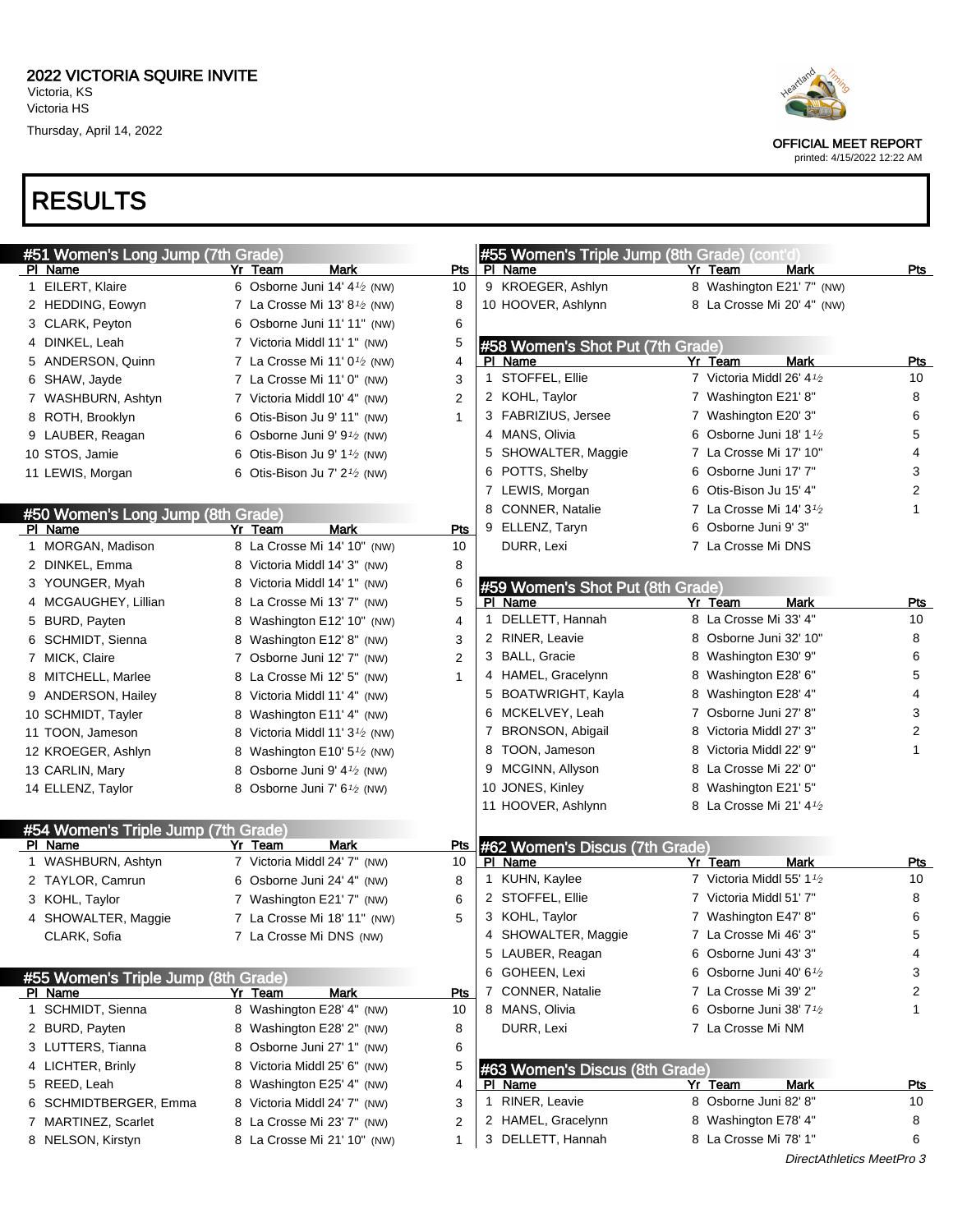# RESULTS

| #63 Women's Discus (8th Grade) (cont'd) |   |                                       |      |             |                |   | #2 Men's 100 Meters (8th Grade) |                             |             |              |            |
|-----------------------------------------|---|---------------------------------------|------|-------------|----------------|---|---------------------------------|-----------------------------|-------------|--------------|------------|
| PI Name                                 |   | Yr Team                               | Mark |             | Pts            |   | PI Name                         | Yr Team                     | Time        | $H(PI)$ Pts  |            |
| 4 BALL, Gracie                          |   | 8 Washington E64' 5"                  |      |             | 5              |   | 1 VONLINTEL, Ethan              | 8 Victoria Middl 12.80 (NW) |             | 2(1)         | 10         |
| 5 MCKELVEY, Leah                        |   | 7 Osborne Juni 62' 1"                 |      |             | 4              |   | 2 STEINERT, Tyron               | 8 La Crosse Mi 12.84 (NW)   |             | 2(2)         | 8          |
| 6 SCHMIDTBERGER, Emma                   |   | 8 Victoria Middl 57' 10"              |      |             | 3              |   | 3 PEINE, Gus                    | 8 Washington E 13.01 (NW)   |             | 2(3)         | 6          |
| 7 BRONSON, Abigail                      |   | 8 Victoria Middl 56' 10"              |      |             | 2              |   | 4 HEDDING, Theoden              | 8 La Crosse Mi 13.10 (NW)   |             | 2(4)         | 5          |
| 8 HOOVER, Ashlynn                       | 8 | La Crosse Mi 52' 3"                   |      |             | $\mathbf 1$    | 5 | ALLOWAY, Gavin                  | 8 Otis-Bison Ju 13.17 (NW)  |             | 2(5)         | 4          |
| 9 JONES, Kinley                         |   | 8 Washington E47' 8"                  |      |             |                | 6 | SCHMIDTBERGER, Wyatt            | 8 Victoria Middl 13.62 (NW) |             | 2(6)         | 3          |
| 10 MCGINN, Allyson                      |   | 8 La Crosse Mi 36' 9"                 |      |             |                | 7 | RICHARDS, Owen                  | 8 Washington E 13.69 (NW)   |             | 1(1)         | 2          |
|                                         |   |                                       |      |             |                | 8 | ECK, Will (William              | 8 Washington E 14.15 (NW)   |             | 1(2)         | 1          |
| #67 Women's Javelin (7th Grade)         |   |                                       |      |             |                |   | 9 BOLLIG, Tracyn                | 8 Washington E 14.30 (NW)   |             | 2(7)         |            |
| PI Name                                 |   | Yr Team                               | Mark |             | Pts            |   | 10 FRICKEY, Jaren               | 8 Washington E 14.84 (NW)   |             | 1(3)         |            |
| 1 KUHN, Kaylee                          |   | 7 Victoria Middl 62' 11"              |      |             | 10             |   | 11 MCVEY, Louis                 | 8 Otis-Bison Ju 15.94 (NW)  |             | 1(4)         |            |
| 2 FABRIZIUS, Jersee                     |   | 7 Washington E54' 3"                  |      |             | 8              |   | 12 MORGAN, Reece                | 8 La Crosse Mi 16.97 (NW)   |             | 1(5)         |            |
| 3 STOFFEL, Ellie                        |   | 7 Victoria Middl 46' 10 $\frac{1}{2}$ |      |             | 6              |   | 13 SCHENK, Konner               | 8 Otis-Bison Ju 17.01 (NW)  |             | 1(6)         |            |
| 4 GOHEEN, Lexi                          | 6 | Osborne Juni 37' 3 <sup>1</sup> /2    |      |             | 5              |   |                                 |                             |             |              |            |
| 5 MANS, Olivia                          | 6 | Osborne Juni 35' 6"                   |      |             | 4              |   | #5 Men's 200 Meters (7th Grade) |                             |             |              |            |
| 6 DANNEFER, Presley                     | 6 | Osborne Juni 29' 2"                   |      |             | 3              |   |                                 |                             |             | Wind: (+0.0) |            |
|                                         |   |                                       |      |             |                |   | PI Name                         | Yr Team                     | Time        |              | Pts        |
| #66 Women's Javelin (8th Grade)         |   |                                       |      |             |                |   | 1 MCKELVEY, Carson              | 6 Osborne Juni              | 26.24       |              | 10         |
| PI Name                                 |   | Yr Team                               | Mark |             | Pts            |   | 2 MCKELVEY, Cole                | 6 Osborne Juni              | 27.74       |              | 8          |
| 1 MCGAUGHEY, Lillian                    |   | 8 La Crosse Mi 91' 61/2               |      |             | 10             |   | 3 HOBBS, Hunter                 | 7 La Crosse Mi              | 31.68       |              | 6          |
| 2 RINER, Leavie                         | 8 | Osborne Juni 72' 3 <sup>1</sup> /2    |      |             | 8              |   | 4 LOHREY, Aiden                 | 6 Otis-Bison Ju             | 32.32       |              | 5          |
| 3 BOATWRIGHT, Kayla                     | 8 | Washington E69' 6"                    |      |             | 6              |   | 5 DAY, Kelby                    | 7 La Crosse Mi              | 33.46       |              | 4          |
| 4 BRONSON, Abigail                      | 8 | Victoria Middl 66' 7 <sup>1</sup> /2  |      |             | 5              |   | RUSH, Christian                 | 7 La Crosse Mi              | <b>DNS</b>  |              |            |
| 5 SCHMIDTBERGER, Emma                   | 8 | Victoria Middl 64' 11"                |      |             | 4              |   |                                 |                             |             |              |            |
| 6 MCKELVEY, Leah                        | 7 | Osborne Juni 64' 2"                   |      |             | 3              |   | #6 Men's 200 Meters (8th Grade) |                             |             |              |            |
| 7 LICHTER, Brinly                       | 8 | Victoria Middl 58' 3"                 |      |             | $\overline{2}$ |   | PI Name                         | Yr Team                     | Time        | $H(PI)$ Pts  |            |
| 8 BALL, Gracie                          | 8 | Washington E57' 4"                    |      |             | 1              | 1 | ALLOWAY, Gavin                  | 8 Otis-Bison Ju             | 26.66 (NW)  | 2(1)         | 10         |
| 9 KENDIG, Annie                         | 8 | Osborne Juni 50' 7 <sup>1</sup> /2    |      |             |                |   | 2 HEDDING, Theoden              | 8 La Crosse Mi              | 26.69 (NW)  | 2(2)         | 8          |
| 10 HAMEL, Gracelynn                     | 8 | Washington E48' 3"                    |      |             |                | 3 | ECK, Will (William              | 8 Washington E 30.06 (NW)   |             | 1(1)         | 6          |
| 11 JONES, Kinley                        |   | 8 Washington E45' 9 $\frac{1}{2}$     |      |             |                | 4 | FRICKEY, Jaren                  | 8 Washington E 30.49 (NW)   |             | 1(2)         | 5          |
|                                         |   |                                       |      |             |                | 5 | <b>BOLLIG, Tracyn</b>           | 8 Washington E 30.89 (NW)   |             | 1(3)         | 4          |
| #1 Men's 100 Meters (7th Grade)         |   |                                       |      |             |                |   | 6 HERDT, Zach                   | 8 Victoria Middl 30.91 (NW) |             | 2(3)         | 3          |
| PI Name                                 |   | Yr Team                               | Time | $H(PI)$ Pts |                |   | 7 SKILLETT, Trenton             | 8 La Crosse Mi              | 32.11 (NW)  | 2(4)         | 2          |
| 1 MCKELVEY, Carson                      |   | 6 Osborne Juni 12.79 (NW)             |      | 2(1)        | 10             |   | KENYON, Ben                     | 8 Otis-Bison Ju             | DNS (NW)    | 2            |            |
| 2 MCKELVEY, Cole                        |   | 6 Osborne Juni 12.96 (NW)             |      | 2(2)        | 8              |   |                                 |                             |             |              |            |
| 3 SCHERRER, Weston                      |   | 7 Victoria Middl 13.65 (NW)           |      | 2(3)        | 6              |   | #9 Men's 400 Meters (7th Grade) |                             |             |              |            |
| 4 BONGARTZ, Adam                        |   | 7 Washington E 14.86 (NW)             |      | 2(4)        | 5              |   | <b>PI Name</b>                  | Yr Team                     | <b>Time</b> |              | <u>Pts</u> |
| 5 HOBBS, Hunter                         |   | 7 La Crosse Mi 15.45 (NW)             |      | 2(5)        | 4              |   | 1 MCKELVEY, Cole                | 6 Osborne Juni              | 1:01.17     |              | 10         |
| 6 WAGONER, Chaz                         |   | 7 Osborne Juni 15.72 (NW)             |      | 1(1)        | 3              |   | 2 CHOATE, Porter                | 7 Osborne Juni              | 1:08.60     |              | 8          |
| 7 HERDT, Cade                           |   | 7 Victoria Middl 16.53 (NW)           |      | 1(2)        | 2              |   | 3 DAY, Kelby                    | 7 La Crosse Mi              | 1:15.11     |              | 6          |
| 8 RUSH, Christian                       |   | 7 La Crosse Mi 16.58 (NW)             |      | 2(6)        | 1              |   | 4 BONGARTZ, Adam                | 7 Washington E              | 1:17.21     |              | 5          |
| 9 BERUBE, Jacob                         |   | 7 La Crosse Mi 17.48 (NW)             |      | 1(3)        |                |   | 5 CULLISON, Cody                | 7 Washington E              | 1:30.97     |              | 4          |
| 10 MORGAN, Carter                       |   | 7 La Crosse Mi 18.76 (NW)             |      | 1(4)        |                |   | BORN, Baylor                    | 7 Washington E              | <b>DNS</b>  |              |            |
|                                         |   |                                       |      |             |                |   |                                 |                             |             |              |            |
|                                         |   |                                       |      |             |                |   |                                 |                             |             |              |            |



OFFICIAL MEET REPORT

printed: 4/15/2022 12:22 AM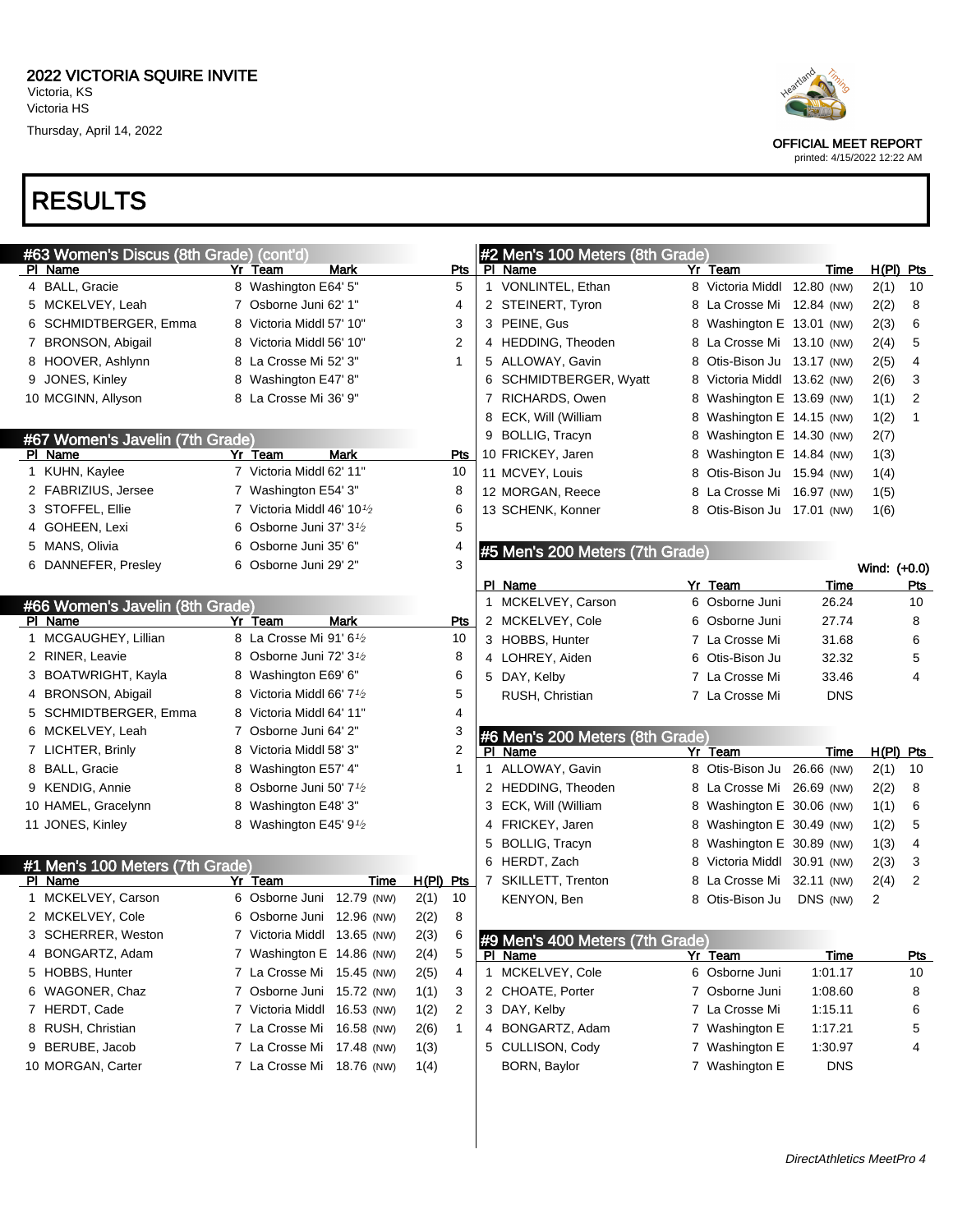## RESULTS

| #10 Men's 400 Meters (8th Grade)   |                           |                         |              |   | #24 Men's 100m Hurdles (8th Grade) (cont'd)                         |                |         |                  |
|------------------------------------|---------------------------|-------------------------|--------------|---|---------------------------------------------------------------------|----------------|---------|------------------|
| PI Name                            | Yr Team                   | Time                    | Pts          |   |                                                                     |                |         | Wind: (+0.0)     |
| 1 VONLINTEL, Ethan                 | 8 Victoria Middl          | 1:00.36                 | 10           |   | 3 DOORNBOS, John                                                    | 8 La Crosse Mi | 21.08   | 6                |
| 2 RICHARDS, Owen                   | 8 Washington E            | 1:07.47                 | 8            |   |                                                                     |                |         |                  |
| 3 PETERSILLIE, Ethan               | 8 La Crosse Mi            | 1:12.89                 | 6            |   | #29 Men's 200m Hurdles (7th Grade)                                  |                |         |                  |
| 4 CARROLL, Ethan                   | 8 Washington E            | 1:15.41                 | 5            |   |                                                                     |                |         | Wind: (+0.0)     |
|                                    |                           |                         |              |   | PI Name                                                             | Yr Team        | Time    | Pts              |
| #14 Men's 800 Meters (7th Grade)   |                           |                         |              |   | 1 FLETCHER, Sam                                                     | 7 La Crosse Mi | 34.99   | 10               |
| PI Name                            | Yr Team                   | <b>Time</b>             | <b>Pts</b>   |   | 2 LEIKER, Jackson                                                   | 7 La Crosse Mi | 37.24   | 8                |
| 1 COX, Braidyn                     | 7 Washington E            | 2:52.94                 | 10           |   | 3 SCHULTZE, Christian                                               | 6 Osborne Juni | 39.90   | 6                |
| 2 BONGARTZ, Adam                   | 7 Washington E            | 2:56.45                 | 8            |   |                                                                     |                |         |                  |
| 3 MAUCH, Mason                     | 7 Victoria Middl          | 2:56.78                 | 6            |   | #28 Men's 200m Hurdles (8th Grade)                                  |                |         |                  |
| 4 CULLISON, Cody                   | 7 Washington E            | 3:48.67                 | 5            |   |                                                                     |                |         | Wind: (+0.0)     |
| SEIFRIED, Hunter                   | 6 Osborne Juni            | <b>DNS</b>              |              |   | PI Name                                                             | Yr Team        | Time    | Pts              |
|                                    |                           |                         |              |   | 1 SCHULTZE, Kaiden                                                  | 8 Osborne Juni | 31.32   | 10               |
| #13 Men's 800 Meters (8th Grade)   |                           |                         |              |   | 2 STEINERT, Tyron                                                   | 8 La Crosse Mi | 31.34   | 8                |
| PI Name                            | Yr Team                   | Time                    | <b>Pts</b>   |   | 3 HOLOPIREK, Lee                                                    | 8 La Crosse Mi | 32.56   | 6                |
| 1 SCHMIDTBERGER, Wyatt             | 8 Victoria Middl          | 2:55.68                 | 10           |   | 4 BAALMANN, Ryland                                                  | 8 La Crosse Mi | 34.75   | 5                |
| 2 CARROLL, Ethan                   | 8 Washington E            | 3:04.79                 | 8            |   |                                                                     |                |         |                  |
|                                    |                           |                         |              |   | #32 Men's 4 x 100m Relay (7th Grade)                                |                |         |                  |
| #18 Men's 1600 Meters (7th Grade)  |                           |                         |              |   | PI Team                                                             |                | Time    | <b>Pts</b>       |
| PI Name                            | Yr Team                   | Time                    | Pts          | 1 | Victoria Middle School (A)                                          |                | 59.23   | 10               |
| 1 COX, Braidyn                     | 7 Washington E            | 6:23.32                 | 10           |   | 2 Osborne Junior High (A)                                           |                | 1:11.62 | 8                |
| 2 LOHREY, Aiden                    | 6 Otis-Bison Ju           | 6:31.29                 | 8            |   | La Crosse Middle School (A)                                         |                | DQ      |                  |
| MAUCH, Mason                       | 7 Victoria Middl          | <b>DNS</b>              |              |   |                                                                     |                |         |                  |
|                                    |                           |                         |              |   | #33 Men's 4 x 100m Relay (8th Grade)                                |                |         |                  |
| #17 Men's 1600 Meters (8th Grade)  |                           |                         |              |   | PI Team                                                             |                | Time    | Pts              |
| PI Name                            | Yr Team                   | <b>Time</b>             | <u>Pts</u>   |   | Washington Ellis Middle School (A)                                  |                | 51.48   | 10               |
| 1 SCHULTZE, Kaiden                 | 8 Osborne Juni            | 6:13.75                 | 10           |   | 2 Victoria Middle School (A)                                        |                | 57.68   | 8                |
| 2 PETERSILLIE, Ethan               | 8 La Crosse Mi            | 6:17.33                 | 8            |   | 3 La Crosse Middle School (A)                                       |                | 59.07   | 6                |
|                                    |                           |                         |              |   |                                                                     |                |         |                  |
| #21 Men's 3200 Meters (7th Grade)  |                           |                         |              |   | #36 Men's 4 x 200m Relay (7th Grade)                                |                |         |                  |
| PI Name<br>1 DILL, Deecon          | Yr Team<br>6 Osborne Juni | <b>Time</b><br>17:51.87 | Pts<br>10    |   | PI Team                                                             |                | Time    | Pts              |
|                                    |                           |                         |              |   | 1 La Crosse Middle School (A)                                       |                | 2:13.39 | 10               |
|                                    |                           |                         |              |   | 2 Osborne Junior High (A)                                           |                | 2:15.91 | 8                |
| #25 Men's 100m Hurdles (7th Grade) |                           |                         |              |   |                                                                     |                |         |                  |
| PI Name                            | Yr Team                   | Time                    |              |   | Wind: (+0.0) #37 Men's 4 x 200m Relay (8th Grade)                   |                |         |                  |
| 1 FLETCHER, Sam                    | 7 La Crosse Mi            | 19.89                   | 10           |   | Pts   PI Team                                                       |                | Time    | <u>Pts</u><br>10 |
| 2 OBORNY, Braylen                  | 7 La Crosse Mi            | 20.13                   | 8            | 1 | Washington Ellis Middle School (A)<br>2 La Crosse Middle School (A) |                | 1:51.33 |                  |
| 3 LEIKER, Jackson                  | 7 La Crosse Mi            | 22.05                   | 6            |   | 3 Victoria Middle School (A)                                        |                | 1:55.44 | 8                |
| 4 SCHULTZE, Christian              | 6 Osborne Juni            | 22.47                   | 5            |   |                                                                     |                | 2:09.07 | 6                |
| 5 MICHAUD, Austin                  | SR La Crosse Mi           | 23.72                   | 4            |   |                                                                     |                |         |                  |
|                                    |                           |                         |              |   | #40 Men's 800m SMR (7th Grade)<br>PI Team                           |                | Time    |                  |
|                                    |                           |                         |              |   | 1 Osborne Junior High (A)                                           |                | 2:06.89 | <u>Pts</u><br>10 |
| #24 Men's 100m Hurdles (8th Grade) |                           |                         | Wind: (+0.0) |   | 2 La Crosse Middle School (A)                                       |                | 2:19.78 | 8                |
| PI Name                            | Yr Team                   | <b>Time</b>             | <u>Pts</u>   |   |                                                                     |                |         |                  |
| 1 SCHULTZE, Kaiden                 | 8 Osborne Juni            | 18.64                   | 10           |   |                                                                     |                |         |                  |
| 2 BAALMANN, Ryland                 | 8 La Crosse Mi            | 20.21                   | 8            |   |                                                                     |                |         |                  |
|                                    |                           |                         |              |   |                                                                     |                |         |                  |



OFFICIAL MEET REPORT

printed: 4/15/2022 12:22 AM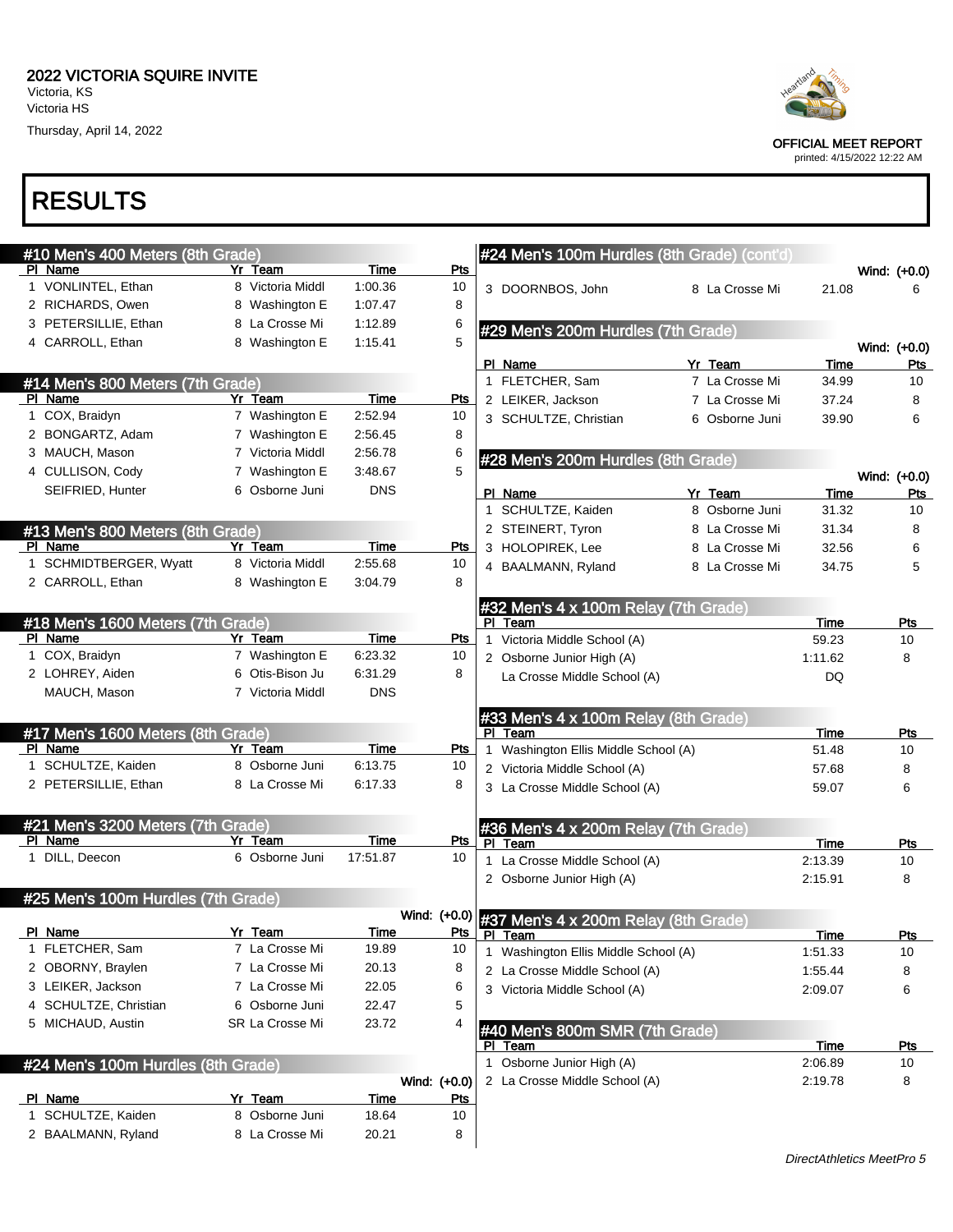Thursday, April 14, 2022

## RESULTS

6 SCHMEIDLER, Will  $\begin{array}{ccc} 8 \text{ Victoria Middle 14'} & 2 \frac{1}{2} \text{ (NW)} \\ 3 \end{array}$ 7 FRICKEY, Jaren 8 Washington E13' 7" (NW) 2 8 SKILLETT, Trenton 8 La Crosse Mi 12' 5" (NW) 1

| #41 Men's 800m SMR (8th Grade)       |                                                         |                | #49 Men's Long Jump (8th Grade) (cont'd) |                                                          |                |
|--------------------------------------|---------------------------------------------------------|----------------|------------------------------------------|----------------------------------------------------------|----------------|
| PI Team                              | Time                                                    | Pts            | PI Name                                  | <b>Mark</b><br>Yr Team                                   | Pts            |
| 1 La Crosse Middle School (A)        | 2:06.50                                                 | 10             | 9 SANDER, Wesley                         | 8 Victoria Middl 12' 4 <sup>1</sup> / <sub>2</sub> (NW)  |                |
| 2 Washington Ellis Middle School (A) | 2:15.73                                                 | 8              | 10 SCHIEL, Joel                          | 8 Washington E11' 9" (NW)                                |                |
| #45 Men's High Jump (7th Grade)      |                                                         |                | #53 Men's Triple Jump (7th Grade)        |                                                          |                |
| PI Name                              | Yr Team<br><b>Mark</b>                                  | Pts            | PI Name                                  | Yr Team<br><b>Mark</b>                                   | Pts            |
| 1 BORN, Baylor                       | 7 Washington E4' 4"                                     | 10             | 1 OBORNY, Braylen                        | 7 La Crosse Mi 24' 0" (NW)                               | 10             |
| 2 HOBBS, Hunter                      | 7 La Crosse Mi 4' 0"                                    | 8              |                                          |                                                          |                |
| 3 LOHREY, Aiden                      | 6 Otis-Bison Ju 4' 0"                                   | 6              | #52 Men's Triple Jump (8th Grade)        |                                                          |                |
| 4 DAY, Kelby                         | 7 La Crosse Mi 3' 10"                                   | 5              | PI Name                                  | <b>Mark</b><br>Yr Team<br>8 Victoria Middl 34' 31/2 (NW) | Pts            |
| 5 WAGONER, Preston                   | 6 Osborne Juni 3' 8"                                    | 4              | 1 SCHMIDTBERGER, Wyatt                   |                                                          | 10             |
| 6 WAGONER, Chaz                      | 7 Osborne Juni 3' 8"                                    | 3              | 2 HOLOPIREK, Lee                         | 8 La Crosse Mi 31' 0" (NW)                               | 8              |
| 7 MAUCH, Mason                       | 7 Victoria Middl 3' 6"                                  | $\overline{2}$ | 3 BAALMANN, Ryland                       | 8 La Crosse Mi 30' 5" (NW)                               | 6              |
|                                      |                                                         |                | 4 PETERSILLIE, Ethan                     | La Crosse Mi 28' 10" (NW)<br>8                           | 5              |
| #44 Men's High Jump (8th Grade)      |                                                         |                | 5 FISCHER, Brody                         | Washington E27' 2 <sup>1</sup> / <sub>2</sub> (NW)<br>8  | 4              |
| PI Name                              | Yr Team<br>Mark                                         | Pts            | 6 SCHMIDTBERGER, Cody                    | 8 Victoria Middl 26' 1" (NW)                             | 3              |
| 1 SCHMEIDLER, Will                   | 8 Victoria Middl 4' 10"                                 | 10             |                                          |                                                          |                |
| 2 SCHULTZE, Kaiden                   | 8 Osborne Juni 4' 8"                                    | 8              | #57 Men's Shot Put (7th Grade)           |                                                          |                |
| 3 ROHLEDER, Mason                    | 8 Washington E4' 8"                                     | 6              | PI Name                                  | Yr Team<br><b>Mark</b>                                   | Pts            |
| 4 SKILLETT, Trenton                  | 8 La Crosse Mi 4'8"                                     | 5              | 1 SCHERRER, Weston                       | 7 Victoria Middl 36' 8"                                  | 10             |
| 5 SANDER, Wesley                     | 8 Victoria Middl 4' 2"                                  | 4              | 2 MASON, Derrius                         | 7 Victoria Middl 27' 4 <sup>1</sup> /2                   | 8              |
| 6 HERDT, Zach                        | 8 Victoria Middl 4' 2"                                  | 3              | 3 STARR, Marcus                          | 6 Otis-Bison Ju 25' 2"                                   | 6              |
| SEIBEL, Brendan                      | 8 Washington ENH                                        |                | 4 CLARKE, Dawson                         | 7 Osborne Juni 23' 93/4                                  | 5              |
|                                      |                                                         |                | 5 CORY, Kolten                           | 6 Otis-Bison Ju 22' 7"                                   | 4              |
| #48 Men's Long Jump (7th Grade)      |                                                         |                | 6 WAGONER, Preston                       | Osborne Juni 21' 2"<br>6                                 | 3              |
| PI Name                              | <b>Mark</b><br>Yr Team                                  | Pts            | 7 SEIFRIED, Hunter                       | Osborne Juni 21' 1"<br>6                                 | $\overline{2}$ |
| 1 SCHERRER, Weston                   | 7 Victoria Middl 15' 2 <sup>1</sup> / <sub>2</sub> (NW) | 10             | 8 MORGAN, Eli                            | 7 La Crosse Mi 20' 5 <sup>1</sup> /2                     | 1              |
| 2 MCKELVEY, Carson                   | 6 Osborne Juni 14' 11" (NW)                             | 8              | 9 BERUBE, Jacob                          | 7 La Crosse Mi 20' 0 <sup>1</sup> /2                     |                |
| 3 BORN, Baylor                       | 7 Washington E14' $4\frac{1}{2}$ (NW)                   | 6              | 10 DILL, Deecon                          | 6 Osborne Juni 18' 2"                                    |                |
| 4 HOLOPIREK, Cade                    | 7 La Crosse Mi 13' 6" (NW)                              | 5              | 11 LEIKER, Kenneth                       | 7 La Crosse Mi 17' 6 <sup>1</sup> /2                     |                |
| 5 CHOATE, Porter                     | 7 Osborne Juni 12' 8" (NW)                              | 4              | 12 MORGAN, Carter                        | 7 La Crosse Mi 16' 11"                                   |                |
| 6 RUSH, Christian                    | 7 La Crosse Mi 12' $6\frac{1}{2}$ (NW)                  | 3              | SLAUGHTER, Adam                          | 7 Washington ENM                                         |                |
| 7 MAUCH, Mason                       | 7 Victoria Middl 12' 2" (NW)                            | 2              |                                          |                                                          |                |
| 8 MICHAUD, Austin                    | SR La Crosse Mi 10' 3 <sup>1</sup> / <sub>2</sub> (NW)  | -1             | #56 Men's Shot Put (8th Grade)           |                                                          |                |
| 9 HERDT, Cade                        | 7 Victoria Middl 10' 0" (NW)                            |                | PI Name                                  | <b>Mark</b><br>Yr<br><u>Team</u>                         | <u>Pts</u>     |
| 10 CHOATE, Josh                      | 6 Osborne Juni 7' 10" (NW)                              |                | 1 VONLINTEL, Ethan                       | 8 Victoria Middl 40' 8"                                  | 10             |
| OBORNY, Braylen                      | 7 La Crosse Mi NM (NW)                                  |                | 2 HUSER, Kyle                            | Victoria Middl 40' 1"<br>8                               | 8              |
|                                      |                                                         |                | 3 ROHLEDER, Mason                        | 8 Washington E31' 6"                                     | 6              |
| #49 Men's Long Jump (8th Grade)      |                                                         |                | 4 MCVEY, Louis                           | Otis-Bison Ju 28' 3 <sup>1</sup> /2<br>8                 | 5              |
| PI Name                              | Mark<br>Yr Team                                         | <b>Pts</b>     | 5 SCHENK, Konner                         | Otis-Bison Ju 28' 1"<br>8                                | 4              |
| 1 ALLOWAY, Gavin                     | 8 Otis-Bison Ju 17' 10" (NW)                            | 10             | 6 MORGAN, Reece                          | La Crosse Mi 26' 41/2<br>8                               | 3              |
| 2 PEINE, Gus                         | 8 Washington E16' 9" (NW)                               | 8              | 7 FISCHER, Brody                         | 8 Washington E26' 4 <sup>1</sup> /2                      | 2              |
| 3 VONLINTEL, Ethan                   | 8 Victoria Middl 16' 4" (NW)                            | 6              | 8 WINDHOLZ, Sam                          | Victoria Middl 26' 4"<br>8                               | 1              |
| 4 SCHMIDTBERGER, Wyatt               | 8 Victoria Middl 15' 6" (NW)                            | 5              | JUNO, Kelson<br>9                        | Otis-Bison Ju 25' 6"<br>8                                |                |
| 5 BOLLIG, Tracyn                     | 8 Washington E14' 3" (NW)                               | 4              | 10 SPREIER, Connor                       | 8 La Crosse Mi 22' 101/2                                 |                |

11 REESE, Maddux 8 Washington E20' 10<sup>1/2</sup>



OFFICIAL MEET REPORT

printed: 4/15/2022 12:22 AM